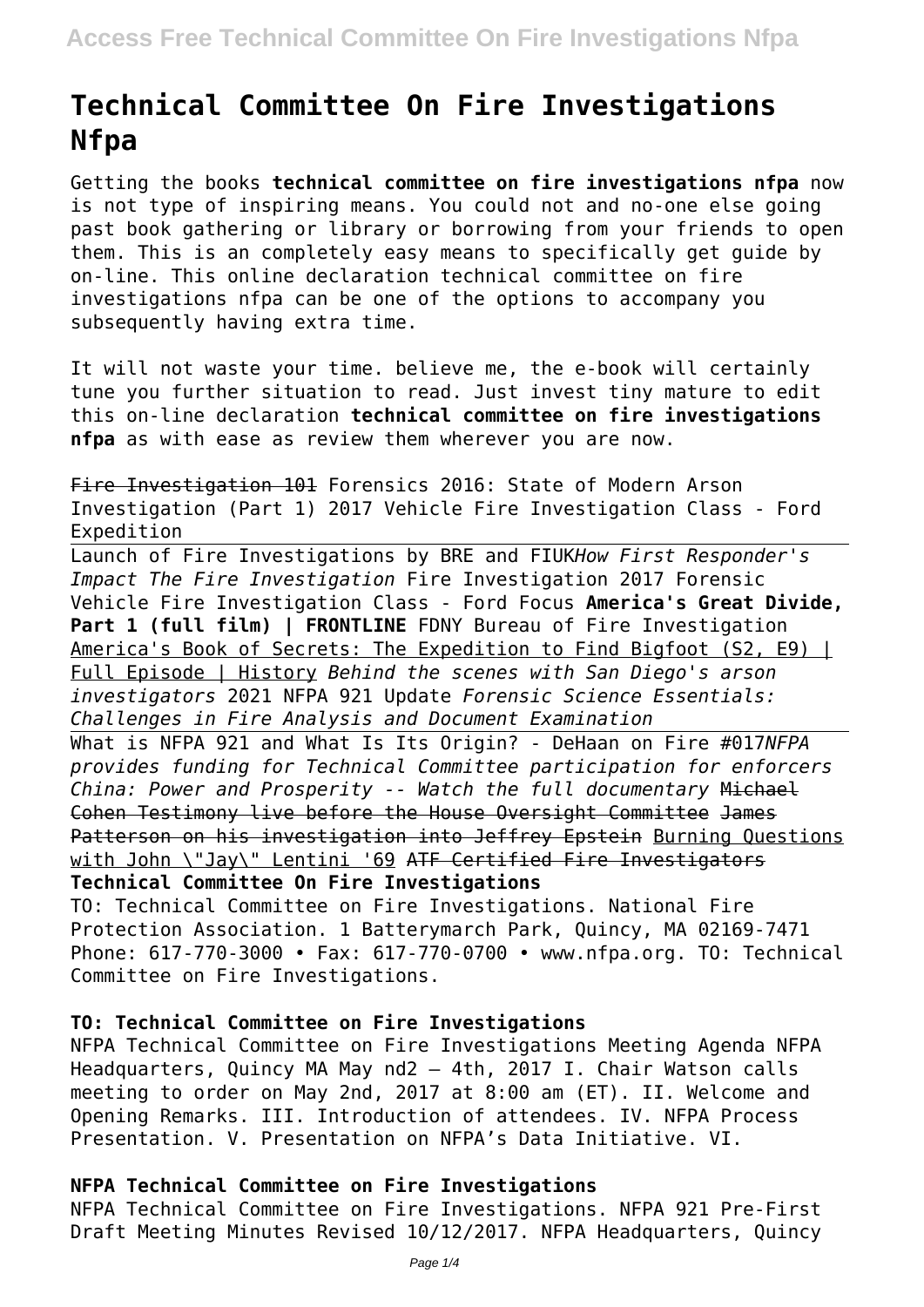MA May rd2nd– 3 , 2017. Attendees: Watson, Charles Chair S-E-A, Ltd. Wood, Christopher Secretary FireLink, LLC Babrauskas, Vytenis Principal Fire Science and Technology Inc. Baker, Quentin Principal Baker Engineering & Risk Consultants, Inc. Beasley, Michael Principal London Fire Brigade Chapdelaine, Wayne Principal International Fire Service ...

#### **NFPA Technical Committee on Fire Investigations**

NFPA Technical Committee on . Fire Investigations . NFPA 921 . First Draft Meeting Minutes . April 28-30, 2015 . San Antonio, TX . Attendees: Randy Watson, Chair, S-E-A Ltd Christopher Wood, Acting Secretary Michael T. Wixted, NFPA Staff Ryan Depew, NFPA Staff Vytenis Babrauskas Michael Beasley Steve Campolo Joseph Carey Chris Connealy Andrew Cox

# **NFPA Technical Committee on Fire Investigations**

NFPA Technical Committee on Fire Investigations. NFPA 921 Second Draft Meeting Minutes. March 29-30, 2016 Redondo Beach, CA. Attendees: Randy Watson, Chair, S -E -A Ltd Christopher Wood, Secretary, FireLink, LLC Michael T. Wixted, NFPA Staff Elena Carroll, NFPA Staff Bernadette Travis, NFPA Staff Andrew Klock, NFPA Staff Vytenis Babrauskas, Fire Science and Technology Inc. Quentin Baker, Baker Engineering & Risk Consultan ts, Inc. Michael Beasley, London Fire Brigade Joseph Carey, Robinson & ...

# **NFPA Technical Committee on Fire Investigations**

NFPA Technical Committee on Fire Investigations . Clearwater, FL . 19-21 August 2014 . Meeting Minutes . Meeting called to order by Randy Watson Chair on August 19, 2014 at 8:30 am. Introduction of attendees . Randy Watson, Chair, SEA Ltd. Orlando Hernandez, Staff . Vytenis Babrauskas, Fire Science and Technology, Inc. Steve Campolo, NEMA

# **NFPA Technical Committee on Fire Investigations**

The technical assessment of the Fire Investigation will also take into consideration the requirements of ILAC G19 – Modules in a Forensic Science Process, Forensic Science Regulator's Codes of Practice and Conduct and the principles of UKAS document RG201 – Accreditation of Bodies Carrying out Scene of Crime Examination

# **UKAS : ISO/IEC 17020 Accreditation for Fire Investigation**

NFPA Technical Committee on Fire Investigations NFPA 921 First Draft Meeting Minutes April 28-30, 2015 San Antonio, TX Attendees: Randy Watson, Chair, S -E -A Ltd Christopher Wood, Acting Secretary Michael T. Wixted , NFPA Staff Ryan Depew, NFPA Staff Vytenis Babrauskas Michael Beasley Steve Campolo Joseph Carey Chris Connealy Andrew Cox

# **NFPA Technical Committee on Fire Investigations**

Developing technical knowledge in fire and arson investigation techniques and procedures and making that knowledge available to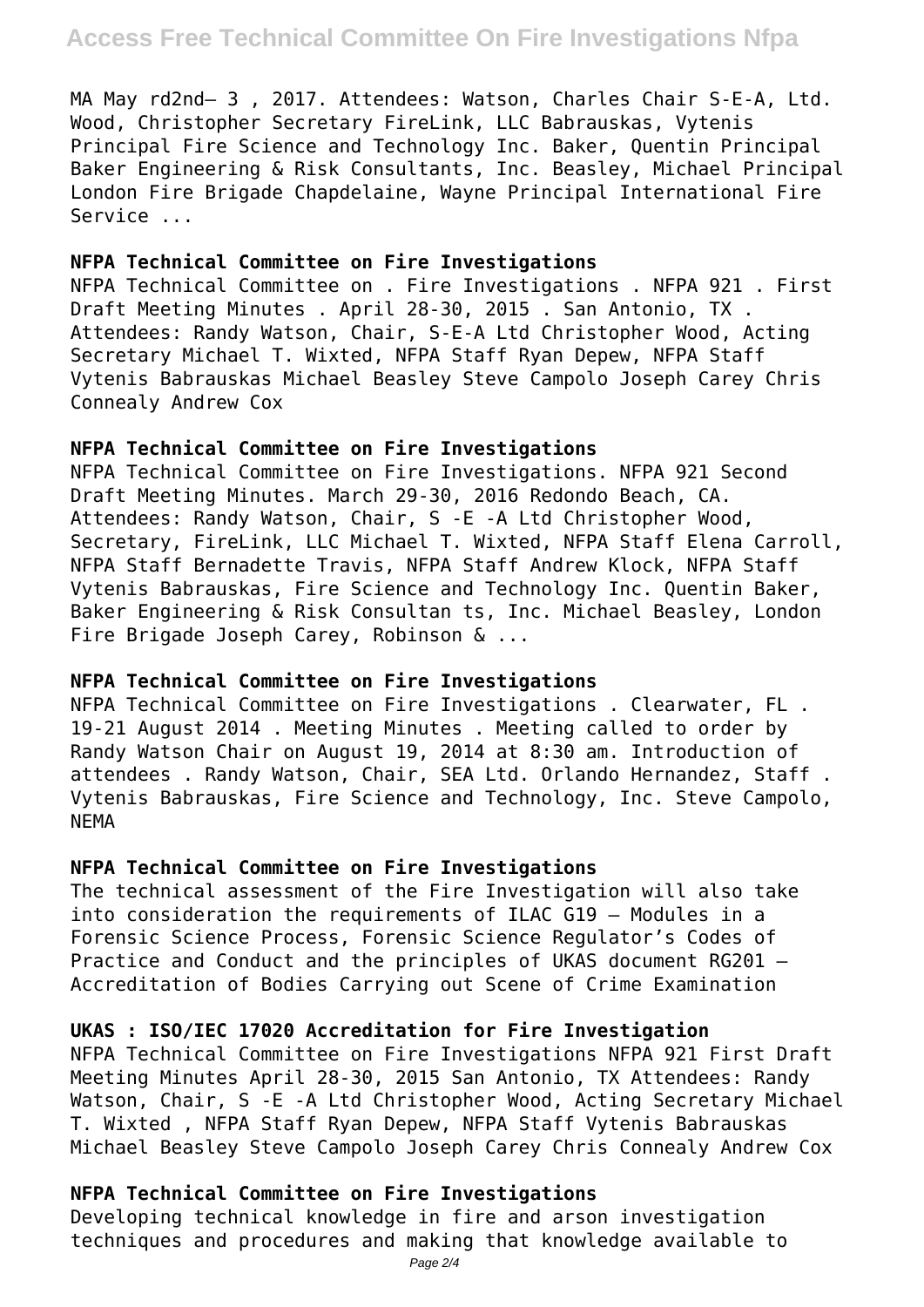professionals, service providers and the public. About The UK Association of Fire Investigators (formally known as the IAAI-UK) was formed on the 31 January 2003 at an inaugural meeting at City Hall, London.

# **United Kingdom Association of Fire Investigators**

NFPA TECHNICAL COMMITTEE ON FIRE INVESTIGATIONS September 20, 21 & 22, 2011 Denver, Colorado Tuesday, September 20, 2011 Meeting called to order by Chair Randy Watson at 0800 hours Introduction of TC members and guests: Randy Watson (Chair) Larry Stewart (NFPA) Russ Chandler Michael Beasley Dan Churchward Richard Dyer Dan Gottuk Ron Hopkins

# **MEETING MINUTES NFPA TECHNICAL COMMITTEE ON FIRE ...**

The current principal membership of the NFPA Technical Committee on Fire investigations contains 10 private sector investigators, 6 fire scientists/engineers, 2 manufacturer's representatives, 4 Fire Marshals or fire marshal's investigators, 2 state fire officials, 1 university educator, 3 fire department investigators, 3 attorneys, 1 Federal law enforcement official, and two insurance company investigators.

#### **THE MYTHS AND MYSTERIES OF NFPA 921 - Expert**

The primary purposes of a fire investigation is to establish the origin (seat) of the fire, determine the likely cause, and thus conclude whether the incident was accidental, natural or deliberate. It is vital to establish the cause to ensure similar events do not occur (in the case of natural or accidental) or to allow a legal investigation to be conducted (in the case of deliberate fires).

#### **Fire Investigation – The Forensics Library**

Fire investigation is a two-part process. The first is the fire scene investigation and the second part is the analysis of the fire debris collected at the fire scene. The organization of this report reflects these two elements of an investigation. Both the Conclusions and Recommendations section and the technical sections are organized on this basis.

#### **FORENSIC - aaas.org**

Investigation Unit of the Knox County Fire Marshal's Office. He is a nationally recognized expert in forensic aspects of fire and arson investigation, particularly in crime scene documentation.

#### **A COMPREHENSIVE PROSECUTION REPORT FORMAT FOR ARSON CASES**

Mumbai (Maharashtra) [India], October 14 (ANI): A technical inquiry committee is being formed today to investigate the causes behind the power outage in Mumbai, and other areas and file its interim...

# **Technical committee to begin investigations from today in ...**

On the Technical Committee on Fire Investigations after the proposals